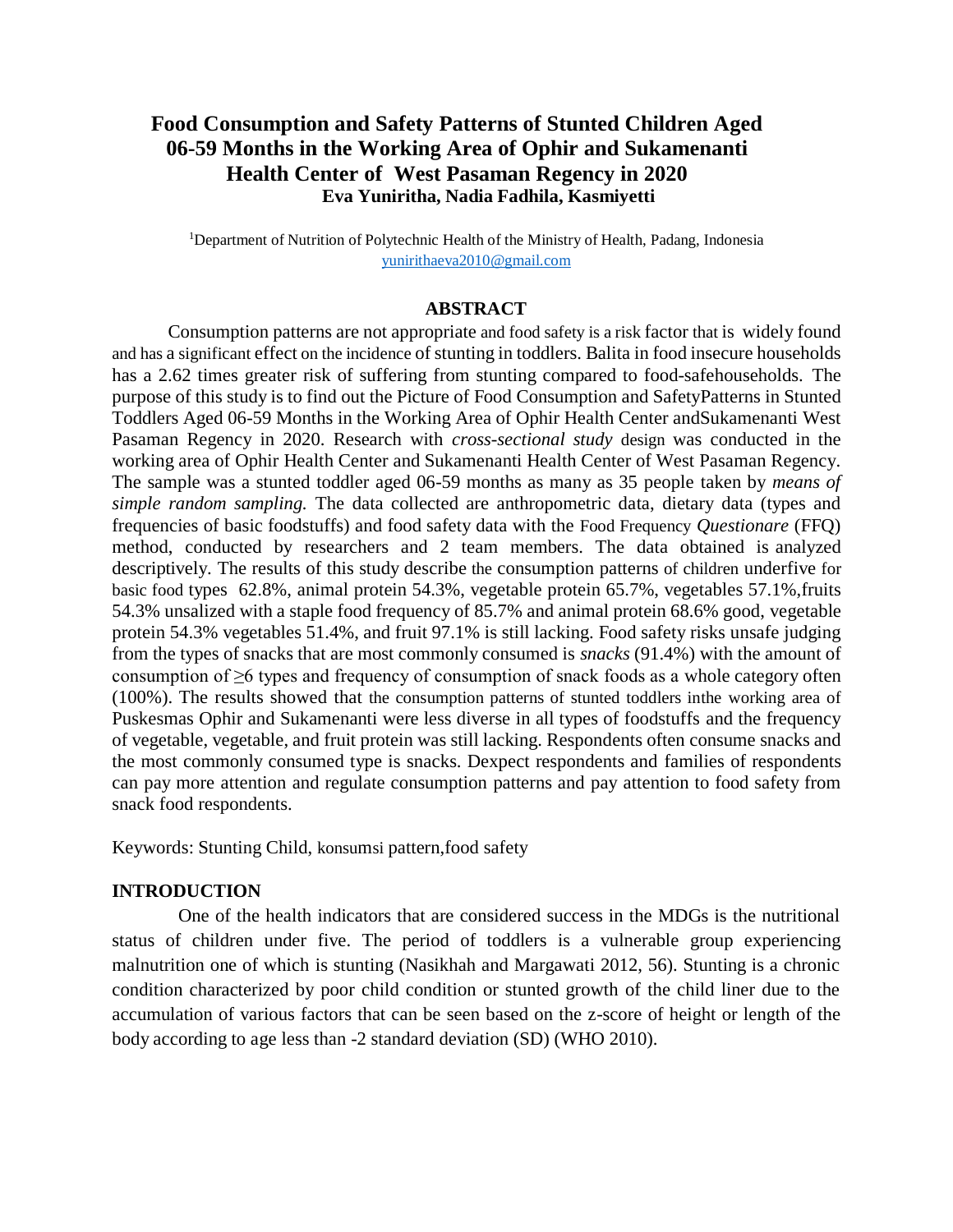Stunting in children usually develops during the first two years of a child's life and is largely caused by nutritional deficiencies and infectious diseases (Masrul 2019). Stunting that occurs to children can result in slowing or failure of the growth of children under five such as height that is not in accordance with their age, decreased productivity as adults, and for girls can cause a decrease in birth weight for their offspring (Fahulpa 2019).

The prevalence of stunted toddlers in Indonesia according to Riskesdas 2013 amounted to 37.2%, with a percentage of 19.2% of short children and 18.0% very short. In 2018 the stunting rate decreased to 30.8% (Riskesdas 2018). The prevalence of stunting children in West Sumatra Province according to Riskesdas data in 2018 reached 30.6%. One of the cities / regencies with the highest prevalence of *stunting* toddlers in West Sumatra is West Pasaman, which is 32.1%. Stuntingrevalence is above 20%,accordingto WHO is a public health problem (WHO 2012). Data above makes West Pasaman Regency one of the districts that are a priority for handling *stunting* (TNP2K 2017).

Stunting is caused by a variety of interrelated factors including direct and indirect causal factors. Direct causative factors are inadequate food intake characteristics of toddlers including age, gender, birth weight and birth length and the presence of recurrent infectious diseases. Indirect causal factors are food availability, parenting patterns and the reach and quality of public health services (Damayanti RA, 2016).

One of the factors that affect inadequate food intake is the parenting given by the mother (Fahulpa, 2019). Parenting is an interaction carried out by the mother to her child related to feeding practices that include the way the mother gives and provides her child's food (Istiani et al, 2013). Toddlers in their infancy are a group that is susceptible to changes in food consumption intake. Excess or less food intake than needed will affect its nutritional status (Permaesih et al. 2000).

The pattern of consumption of stunting children according to the type of food is still not diverse, can be known from the lack of variety of menu every day/meal. Mwillbe consumed still tend to eat staple foods, side dishes, and vegetables, while fruit and milk are still very less consumed (Siska Ristiana 2009). Research author Yuli Laraeni et al (2018) stated that children who have inappropriate consumption patterns, more  $(58.1\%)$  are found in stunting children, while children whose consumption patterns are more commonly found in non-stunting children (64.5%). Freview of food consumption in stunted children averaged 3x / week while in the group of children non stunting the frequency of food consumption averaged 3-4x / week. This shows that the frequency of food consumption in non-stunting children is more than stunting children (Laraeni et al. 2018, 481).

Stunting cases are also motivated by poverty conditions, which cause families to experience limited ability to get access to food in quantity and quality. Food safety and quality are alsoclosely related to the quality of human resources (Agustina, Destriatania, and Rahmiwati 2014). Household food safety is a significant risk factor for stunting in toddlers. Toddlers in food insecure households have a 2.62 times greater risk of stunting compared to baduta in food-safe households (Masrin, Paratmanitya, and Aprilia 2016). Households with food safe categories have family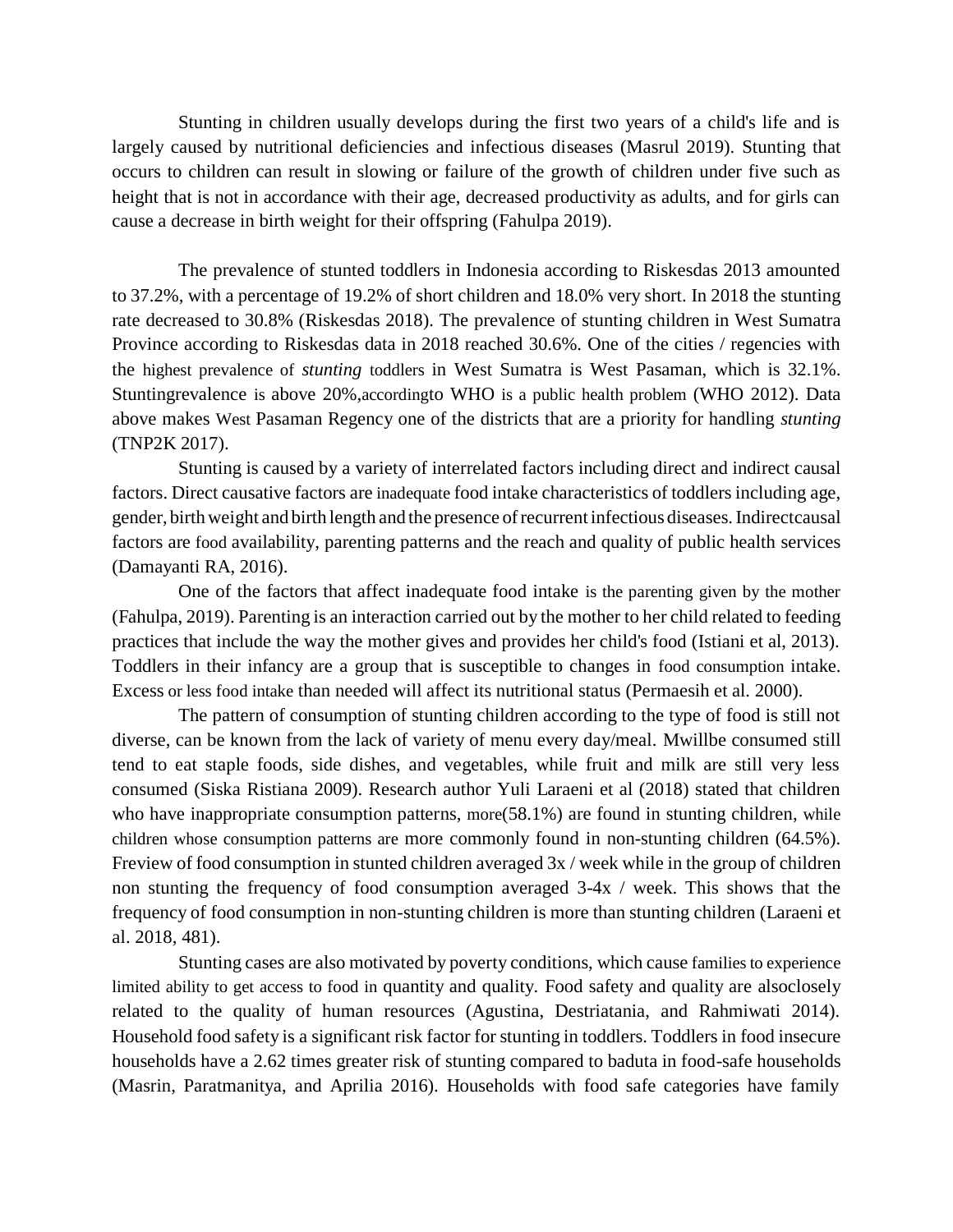members who have access to food, both in number and quality and this will have an impact on the fulfillment of the nutritional needs of toddlers so as to achieve optimal nutritional status (UNICEF, 2009). Toddlers who are in a food safe household condition have a good level of energy and protein adequacy. In contrast to toddlers from food insecure families who experience delayed growth due to lack of access to food (Hayati AW, 2012).

This study aims to see "The Picture of Food Consumption and Safety Patterns in Stunted Toddlers Aged 06-59 Months in the Working Area of Ophir and Sukamenanti Health Centers of West Pasaman Regency in 2020".

### **METHODS**

Research with *cross-sectional study* design was conducted in the working area of Ophir Health Center and Sukamenanti Health Center of West Pasaman Regency. The sample was stunted toddlers aged 06-59 months as many as 35 people taken by simple random sampling. The data collected are anthropometric data, dietary data (types and frequencies of basic foodstuffs) and food safety data with the Food Frequency *Questionare* (FFQ) method, conducted by researchers and 2 team members. The data obtained is analyzed descriptively.

### **RESULT AND DISCUSSION**

The characteristics of respondents in this study were 97.1% aged 12-47 months and 60% were female. The average respondent's paternal and maternal education was high school graduation, most (68.6%) of father jobs worked as farmers/fishermen/laborers and 80% of mom's jobs were housewives. A total of 77.1% of respondents had short nutritional status and 22.9% had very short nutritional status according to Height by Age. The characteristics of the respondents are fully visible in table 1.

| <b>Characteristic</b> | <b>Region</b> |               |          |                  |    |               |  |  |
|-----------------------|---------------|---------------|----------|------------------|----|---------------|--|--|
|                       | Ophir         |               |          | Likes to replace |    |               |  |  |
|                       | n             | $\frac{0}{0}$ | n        | $\frac{6}{6}$    | n  | $\frac{0}{0}$ |  |  |
| Age                   |               |               |          |                  |    |               |  |  |
| $12 - 47$ months      | 16            | 45.7          | 18       | 51.4             | 34 | 97.1          |  |  |
| $48 - 66$ months      |               | 2.9           | $\Omega$ | 0.0              |    | 2.9           |  |  |
| <b>Gender</b>         |               |               |          |                  |    |               |  |  |
| Man                   | 7             | 20            |          | 20               | 14 | 40            |  |  |
| Woman                 | 10            | 28.6          | 11       | 31.4             | 21 | 60            |  |  |
| Eather's Education    |               |               |          |                  |    |               |  |  |

| Table 1. Distribution of Frequency characteristics of respondents in the Working Area of |  |
|------------------------------------------------------------------------------------------|--|
| Ophir And Sukamenanti Pasaman Barat 2020                                                 |  |

**Father's Education**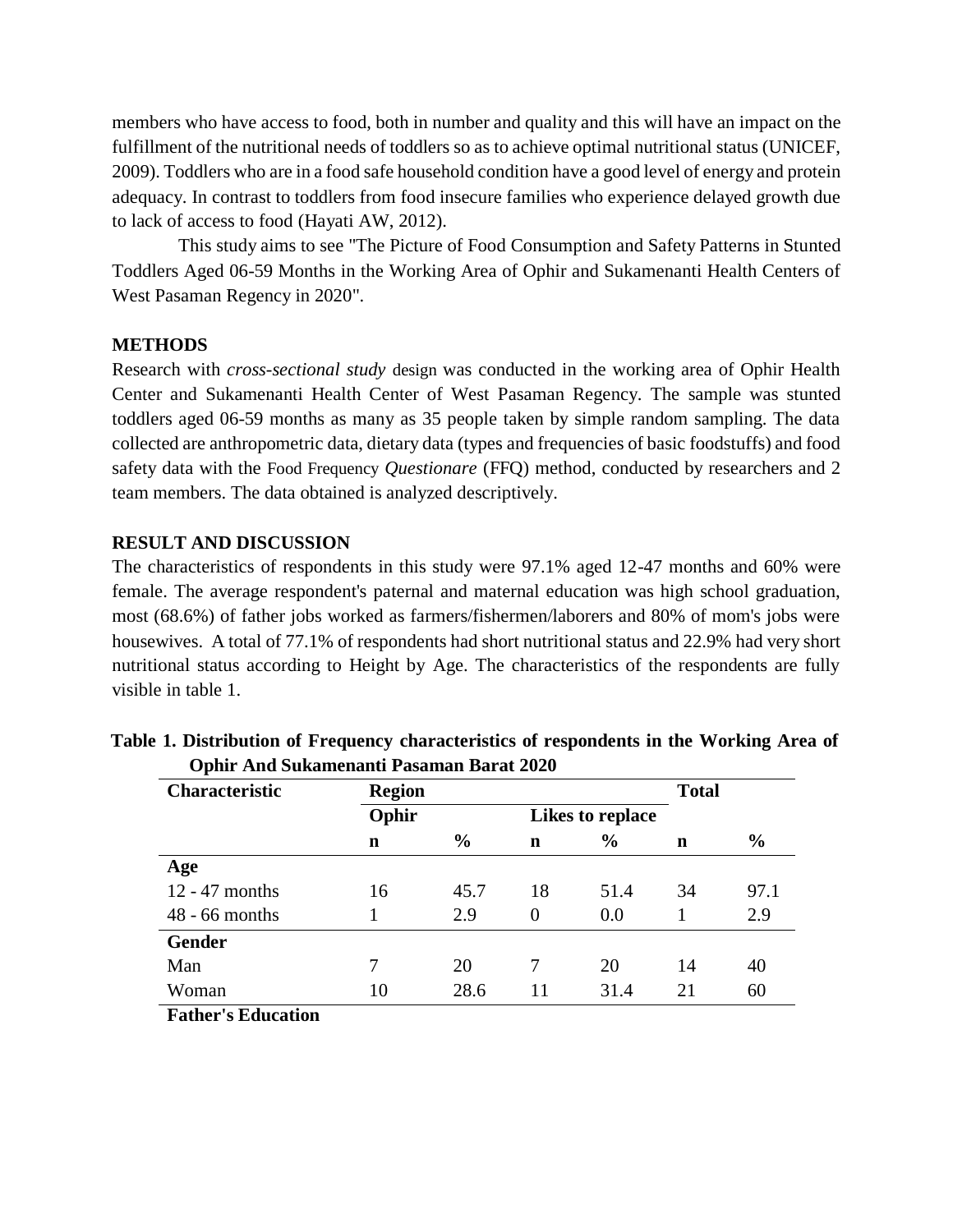| Characteristic            | <b>Region</b>  |                |                |                  | <b>Total</b>   |               |
|---------------------------|----------------|----------------|----------------|------------------|----------------|---------------|
|                           | Ophir          |                |                | Likes to replace |                |               |
|                           | $\mathbf n$    | $\frac{0}{0}$  | $\mathbf n$    | $\frac{0}{0}$    | $\mathbf n$    | $\frac{0}{0}$ |
| End of SD                 | $\overline{4}$ | 11.4           | 6              | 17.1             | 10             | 28.5          |
| Finish junior high school | 6              | 17.1           | 3              | 8.6              | 9              | 25.7          |
| High school finish        | 6              | 17.1           | 7              | 20.0             | 13             | 37.1          |
| End of PT                 | 1              | 2.9            | $\overline{2}$ | 5.7              | 3              | 8.6           |
| <b>Mother's Education</b> |                |                |                |                  |                |               |
| Never school              | $\overline{0}$ | 0.0            | $\mathbf{1}$   | 2.9              | $\mathbf{1}$   | 2.9           |
| Not finished SD           | 1              | 2.9            | $\mathbf{1}$   | 2.9              | $\overline{2}$ | 5.7           |
| End of SD                 | 5              | 14.3           | $\overline{2}$ | 5.7              | 7              | 20            |
| Finish junior high school | 6              | 17.1           | 3              | 8.6              | 9              | 25.7          |
| High school finish        | 3              | 8.6            | 8              | 2.9              | 11             | 31.4          |
| End of PT                 | $\overline{2}$ | 5.7            | 3              | 8.6              | 5              | 14.3          |
| Father's job              |                |                |                |                  |                |               |
| PNS/Polri/TNI             | $\theta$       | $\overline{0}$ | $\mathbf{1}$   | 2.9              | $\mathbf{1}$   | 2.9           |
| Farmer/fisherman/labor    | 14             | 40             | 10             | 28.6             | 24             | 68.6          |
| er                        |                |                |                |                  |                |               |
| Private                   | 3              | 8.6            | 7              | 20               | 10             | 28.6          |
| merchants/employees       |                |                |                |                  |                |               |
| Mother's job              |                |                |                |                  |                |               |
| PNS/Polri/TNI             | $\overline{2}$ | 5.7            | $\mathbf{1}$   | 2.9              | 3              | 8.6           |
| Private                   | $\mathbf{1}$   | 2.9            | 3              | 8.6              | $\overline{4}$ | 11.4          |
| merchants/employees       |                |                |                |                  |                |               |
| RT's Mother               | 14             | 40             | 14             | 40               | 24             | 80            |
| <b>Total</b>              | 17             | 48.6           | 18             | 51.4             | 35             | 100           |

Table 1 explains that respondents in this study as many as 97.1% aged 12- 47 months are female with a percentage of 60%. The average respondent's paternal and maternal education was high school with a father percentage of 37.1% and a mother of 31.4%. Most (68.6%) of respondents' father jobs were farmers/fishermen/laborers and 80% of respondents' mother jobs were housewives.

## **3. Nutritional Status**

Based on the data analysis, the distribution of the frequency of nutritional status of respondents according to TB / U in the following table: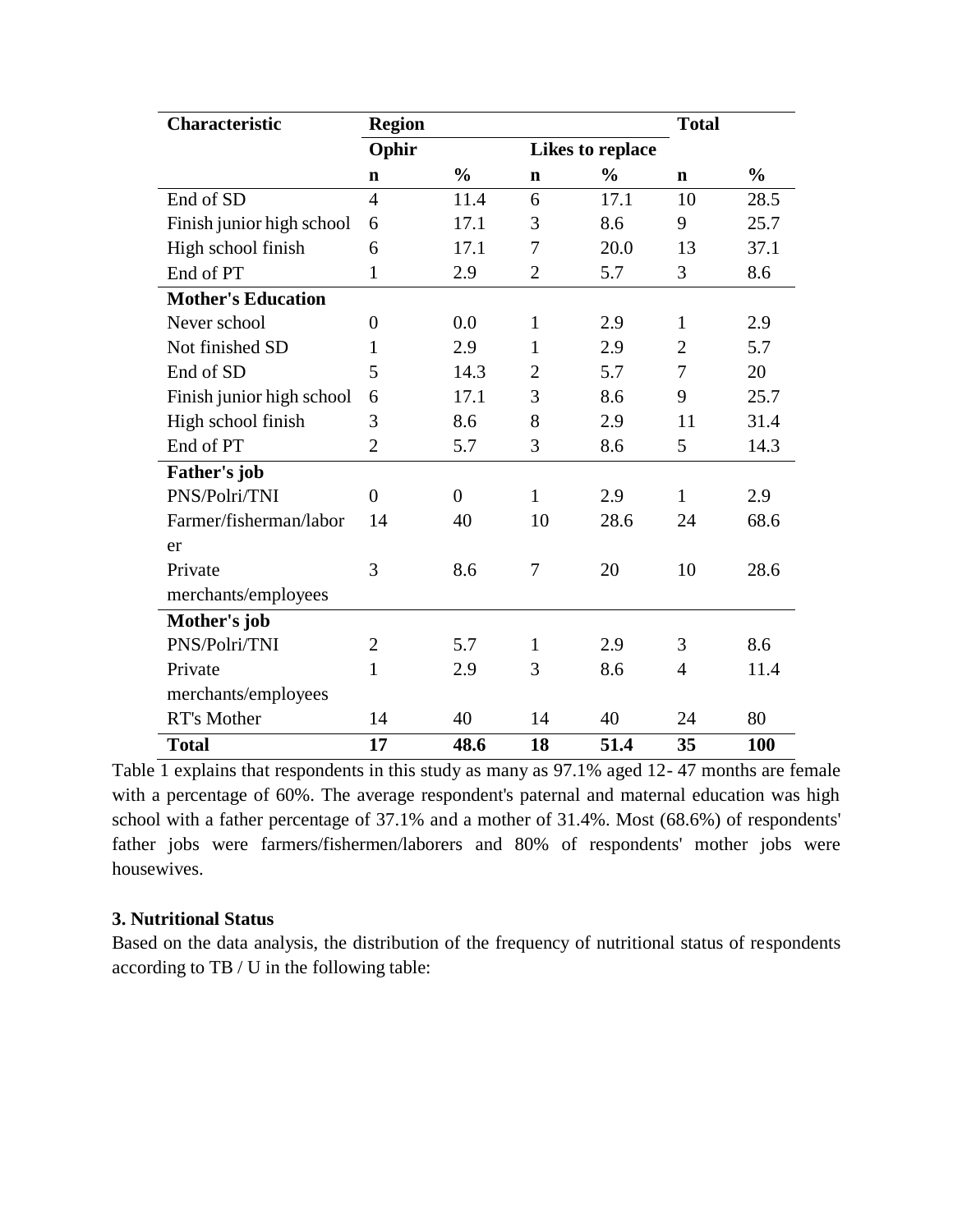| <b>Nutritional Status</b> | Ophir |      |    | Likes to wait | Total |      |  |
|---------------------------|-------|------|----|---------------|-------|------|--|
| Category                  | n     | $\%$ |    | $\%$          |       | $\%$ |  |
| Very short                |       | 14.3 |    | 8.6           |       | 22.9 |  |
| Short                     | 12    | 34.3 |    | 42.9          | 27    | 77.1 |  |
| Total                     | 17    | 48.6 | 18 | 51.4          | 35    | 100  |  |

Table 2. Distribution of Nutritional Status Frequency of Respondents According to TB /U in the Working Area of Puskesmas Ophir and Sukamenanti 2020

Table 2 explains that as many as 27 respondents with a percentage of 77.1% have short nutritional status and 8 respondents with a percentage of 22.9% have very short nutritional status according to  $TR / IL$ 

### **4.Consumption Patterns**

Consumption pattern is a food arrangement that includes the type and frequency of average foodstuffs per person per day, which are commonly consumed / eaten by the population within a certain period of time. The variables of consumption patterns measured in this study include the type and frequency of food consumption as outlined below:

Table 3. Distribution of Frequency of Respondents Based on Food Types in Ophir health center and Sukamenanti Pasaman Barat in 2020

|                       |         | Ophir |             |      |         | Likes to wait |             |      |       |      |
|-----------------------|---------|-------|-------------|------|---------|---------------|-------------|------|-------|------|
| Food Type Category    | Diverse |       | Not diverse |      | Diverse |               | Not diverse |      | Total |      |
|                       | n       | $\%$  |             | $\%$ | n       |               |             | $\%$ | n     | $\%$ |
| Staple Food           |         | 41.2  | 10          | 58.8 |         | 38.9          | 11          | 61.1 | 35    |      |
| <b>Animal Protein</b> | 8       | 47.1  | 9           | 52.9 | 8       | 44.4          | 10          | 55.6 | 35    |      |
| Vegetable Protein     | 4       | 23.5  | 13          | 76.5 | 8       | 44.4          | 10          | 55.6 | 35    |      |
| Vegetable             | 8       | 47.1  | 9           | 52.9 |         | 38.9          | 11          | 61.1 | 35    |      |
| Fruit                 | 8       | 47.1  | 9           | 52.9 | 8       | 44.4          | 10          | 55.6 | 35    |      |

The results of this study showed most types of food consumed by stunted toddlers were less than average and most stunted toddler respondents consumed types of staple foods, animal proteins, vegetable proteins, vegetables, and fruits that were not diverse. The average stunted toddler consumes 5 types of staple foods (rice, bread, noodles, corn, potatoes). Animal protein as many as 5 types (chicken meat, chicken eggs, sea fish, pond fish, dried fish). Vegetable protein as many as 3 types (tofu, tempeh, peanuts). Vegetables as many as 7 types(spinach, kale, carrots, bean sprouts, tomatoes, long beans, mustard green). Fruits as many as 6 types (banana ambon, papaya, sweet orange, watermelon, rambutan, salak). The principle of feeding to infants by the mothers of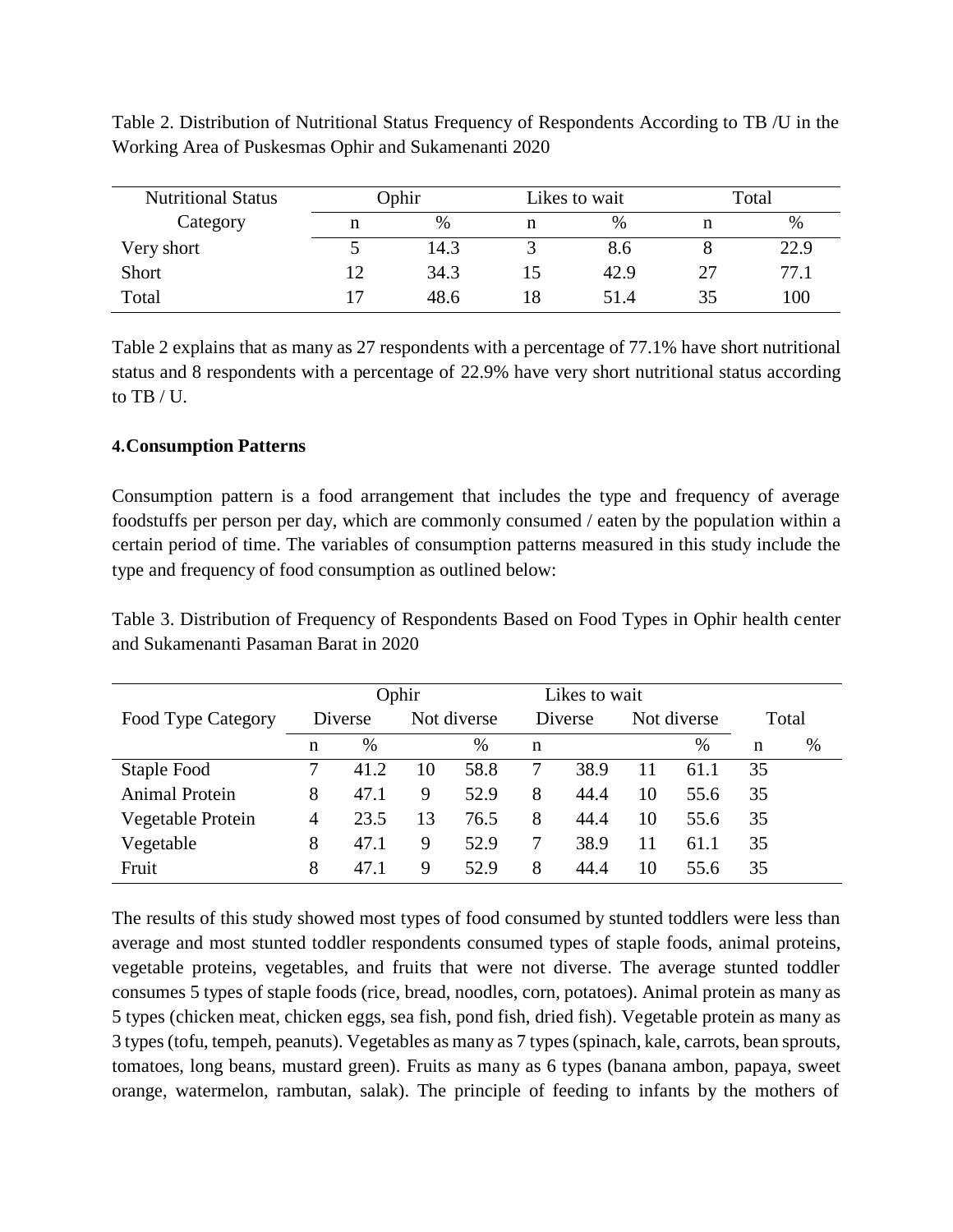respondents did not prioritize the nutritional needs of infants and nutritional content that is important for the growth and development of toddlers. The habit of society in general in the principle of feeding is that children are fed to be full and not fussy. Feeding to babies is also adapted to what adults eat. Infants and children in general are not a feeding priority. In infancy, i.e. in the golden period, optimal nutritional fulfillment is needed. Parenting eating like this if it lasts a long time will cause *stunting* so that the solution of nutritional problems cannot be eliminated (Loya and Nuryanto 2017). The type of food consumption determines the nutritional status of a child, good quality food if the daily menu provides a nutritious, balanced, and varied menu composition according to his needs (Welasasih, 2012). The pattern of consumption of *stunting* children according to the type of food is still not diverse, it can be known from the lack of variety of menu at every meal. As for the frequency of eating still tends to eat staple foods, side dishes, and vegetables, while fruit is still very less consumed. Data *from* the 2014 Individual Food Consumption Survey (SKMI) also showed the intake of children >6 months tended to be less diverse in consuming food, most consuming only 95% of the cereal group (carbohydrates), very less than the protein, fruit, and vegetable group (Siska Ristiani, 2009).

### **REFERENCES**

Anugraheni, Hana Sofia, and Martha Irene Kartasurya. 2012. "Risk Factors for Stunting Events in Children Aged 12-36 Months in Pati District, Pati Regency" *Journal of Nutrition College* 1 (1): 30–37. https://doi.org/10.14710/jnc.v1i1.725.

Ardiansyah, Ardiansyah. 2016. "Know Well the Benefits of Food Additives" In *Food Indonesia dreamed,*edited by Santoso Umar, Winiati P. Rahayu, Rindit Pambayun, Giyatmi Giyatmi, Ardiansyah Ardiansyah, and Harmayani Harmayani. Indonesian Association of Food Technologists. [http://repository.bakrie.ac.id/776/.](http://repository.bakrie.ac.id/776/)

Baliwati, Yayuk Firda, Ali Khomsan, and C. MetiDwiriani. 2019. "Introduction to Food And Nutrition."

Damayanti, RA. 2016. "Differences in Nutritional Adequacy Levels and Exclusive Breastfeeding History In Stunting And Non-Stunting Toddlers." *Indonesian Nutrition Media*. https://ejournal.unair.ac.id/MGI/article/view/4393.

Hanum, Farida, Ali Khomsan, and Yayat Heryatno. 2014. "Relationship of Nutritional Intake and Maternal Height With Nutritional Status of Toddler Children." *Journal of Nutrition and Food* 9 (1). https://doi.org/10.25182/jgp.2014.9.1.%p.

Lestari, Wanda, Ani Margawati, and Zen Rahfiludin. 2014. "Risk Factors for Stunting in Children Aged 6-24 Months in Subulussalam City Dating District of Aceh Province." *Jurnal Gizi Indonesia (The Indonesian Journal of Nutrition)* 3 (1): 37–45. https://doi.org/10.14710/jgi.3.1.126-134.